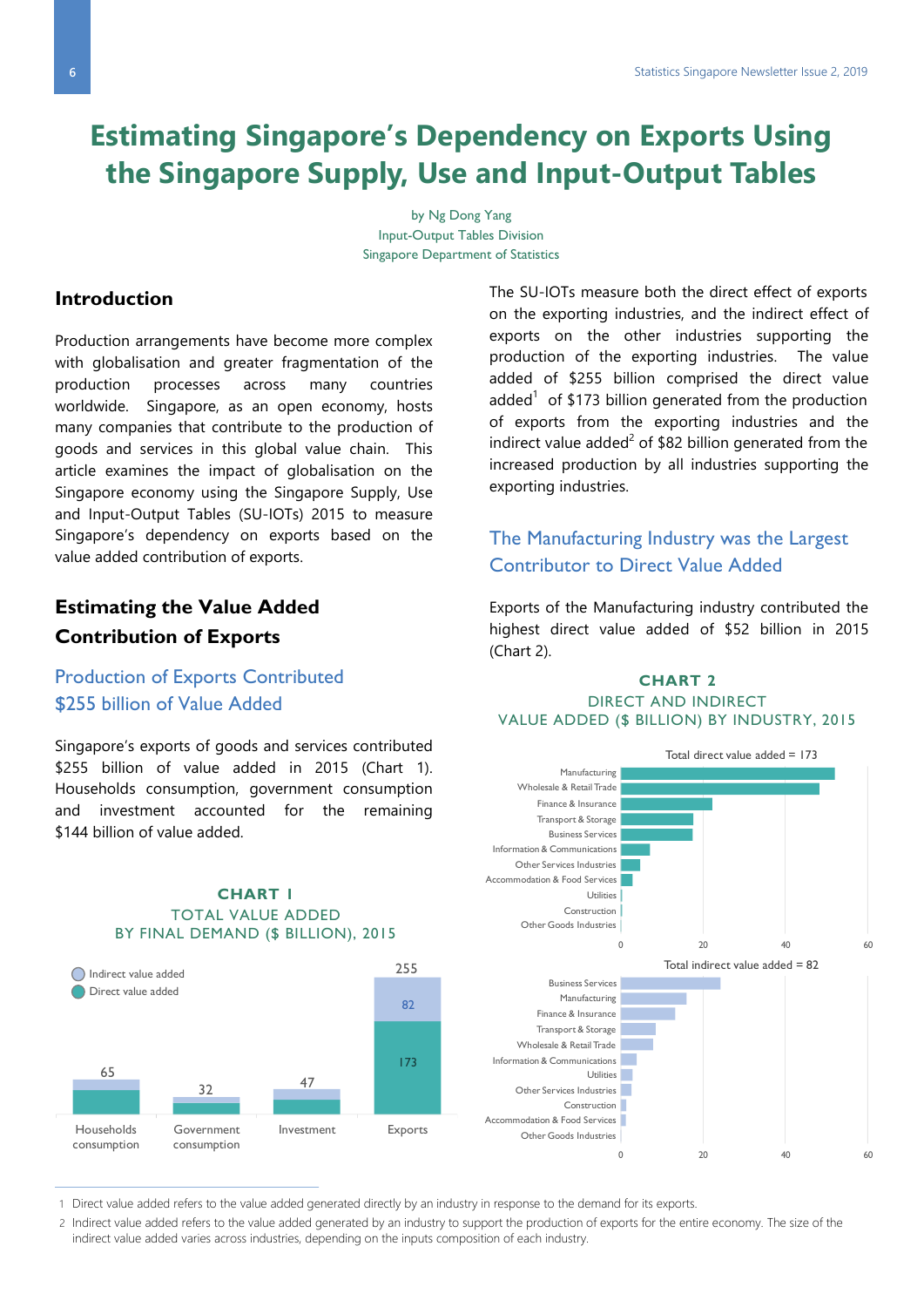The next two highest contributors were the Wholesale & Retail Trade and Finance & Insurance industries, generating \$48 billion and \$22 billion of direct value added respectively.

In terms of indirect value added, the largest contribution of \$24 billion came from the Business Services industry.

### Services Producing Industries were Important to Production of Exports

In 2015, the services producing industries played a significant role in the production of exports, generating \$182 billion of value added, comprising \$120 billion and \$62 billion of direct value added and indirect value added respectively (Table 1).

Of the \$62 billion of indirect value added originating from the services producing industries, \$11 billion and \$51 billion were generated to support the Goods Producing and Services Producing industries respectively.

In contrast, a lower indirect value added of \$20 billion was generated by the goods producing industries. This comprised \$15 billion and \$5 billion of indirect value added to support the production of exports by the Goods Producing and Services Producing industries respectively.

| TABLE I                                                      |  |  |  |  |  |  |
|--------------------------------------------------------------|--|--|--|--|--|--|
| IMPACT OF EXPORTS IN TERMS OF VALUE ADDED (\$ MILLION), 2015 |  |  |  |  |  |  |

|                                          | <b>Direct</b> | Indirect<br>Value Added | <b>Indirect Value Added</b><br>to Support Production of |                                         |
|------------------------------------------|---------------|-------------------------|---------------------------------------------------------|-----------------------------------------|
|                                          | Value Added   |                         | Goods Producing<br>Industries                           | <b>Services Producing</b><br>Industries |
| <b>Goods Producing Industries</b>        | 52,812        | 20,211                  | 15,332                                                  | 4,879                                   |
| Other Goods Industries                   | 91            | 31                      | 15                                                      | 16                                      |
| Manufacturing                            | 51,956        | 15,975                  | 12,669                                                  | 3,305                                   |
| <b>Utilities</b>                         | 407           | 2,859                   | 1,791                                                   | 1,068                                   |
| Construction                             | 359           | 1,347                   | 857                                                     | 489                                     |
| <b>Services Producing Industries</b>     | 120,342       | 61,679                  | 11,163                                                  | 50,516                                  |
| Wholesale & Retail Trade                 | 48,230        | 7,878                   | 3,846                                                   | 4,032                                   |
| Transport & Storage                      | 17,651        | 8,475                   | 642                                                     | 7,833                                   |
| <b>Accommodation &amp; Food Services</b> | 2,896         | 1,289                   | 108                                                     | 1,180                                   |
| Information & Communications             | 7,092         | 3,858                   | 400                                                     | 3,458                                   |
| Finance & Insurance                      | 22,193        | 13,262                  | 1,064                                                   | 12,198                                  |
| <b>Business Services</b>                 | 17,519        | 24,259                  | 4,886                                                   | 19,373                                  |
| Other Services Industries                | 4,759         | 2,659                   | 216                                                     | 2,443                                   |
| <b>Total</b>                             | 173,154       | 81,890                  | 26,494                                                  | 55,395                                  |

Note: Figures may not add up due to rounding.